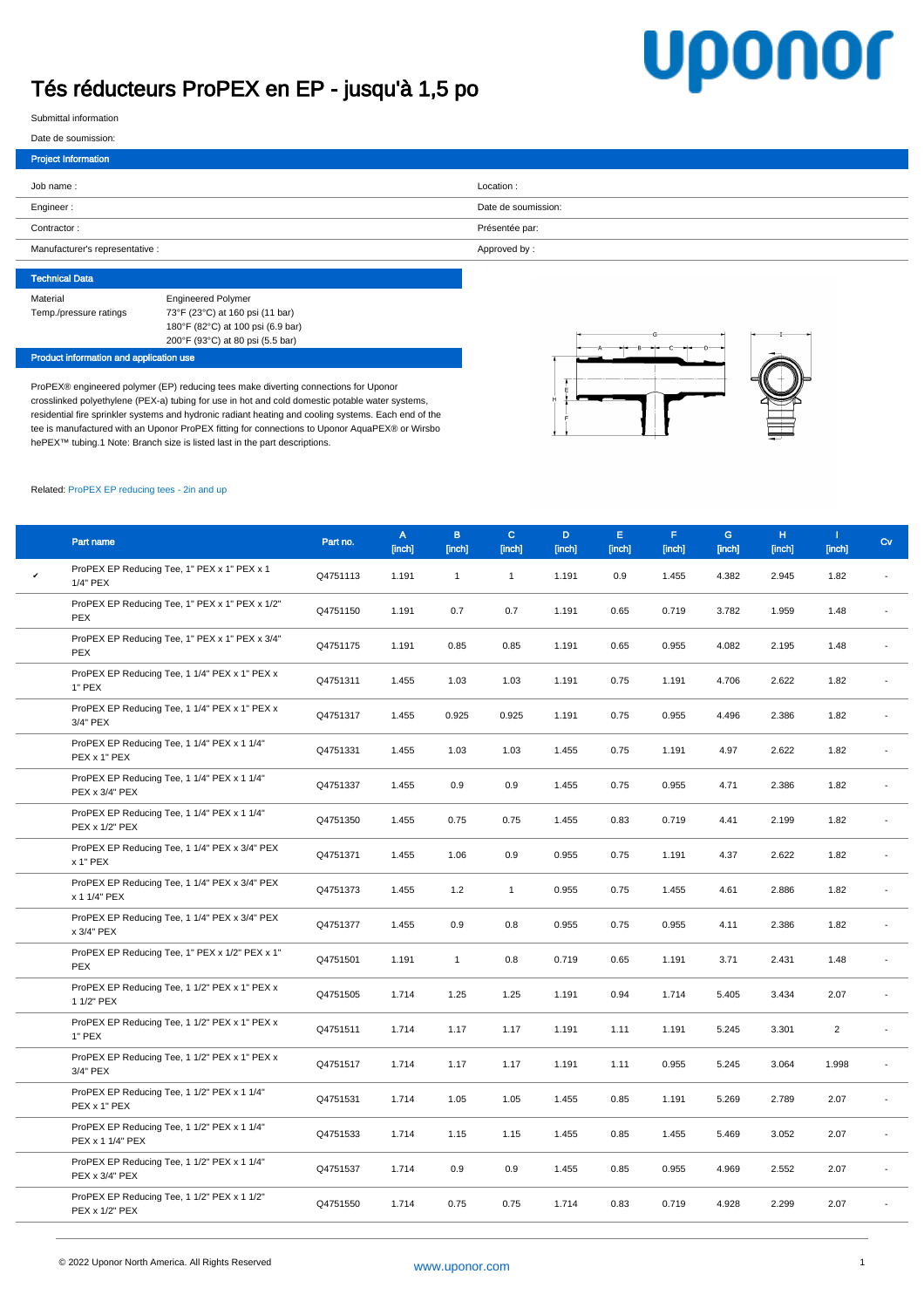| ProPEX EP Reducing Tee, 1 1/2" PEX x 1 1/2"<br>PEX x 1" PEX     | Q4751551 | 1.714 | $\mathbf{1}$ | $\overline{1}$ | 1.714 | 0.85 | 1.191 | 5.428 | 2.791 | 2.07 |     |
|-----------------------------------------------------------------|----------|-------|--------------|----------------|-------|------|-------|-------|-------|------|-----|
| ProPEX EP Reducing Tee, 1 1/2" PEX x 1 1/2"<br>PEX x 1 1/4" PEX | Q4751553 | 1.714 | 1.15         | 1.15           | 1.714 | 0.85 | 1.455 | 5.728 | 3.055 | 2.07 |     |
| ProPEX EP Reducing Tee, 1 1/2" PEX x 1 1/2"<br>PEX x 3/4" PEX   | Q4751557 | 1.714 | 0.925        | 0.925          | 1.714 | 0.85 | 0.955 | 5.278 | 2.555 | 2.07 |     |
| ProPEX EP Reducing Tee, 1 1/2" PEX x 3/4" PEX<br>x 1 1/2" PEX   | Q4751575 | 1.714 | 1.3          | $\mathbf{1}$   | 0.955 | 0.9  | 1.714 | 4.969 | 3.394 | 2.07 |     |
| ProPEX EP Reducing Tee, 1 1/2" PEX x 3/4" PEX<br>x 3/4" PEX     | Q4751577 | 1.714 | 0.9          | 0.8            | 0.955 | 0.9  | 0.955 | 4.369 | 2.635 | 2.07 |     |
| ProPEX EP Reducing Tee, 1" PEX x 3/4" PEX x<br>1/2" PEX         | Q4751750 | 1.191 | 0.75         | 0.75           | 0.955 | 0.65 | 0.719 | 3.646 | 1.959 | 1.48 |     |
| ProPEX EP Reducing Tee, 1" PEX x 3/4" PEX x 1"<br><b>PEX</b>    | Q4751751 | 1.191 | 0.925        | 0.925          | 0.955 | 0.65 | 1.191 | 3.996 | 2.431 | 1.48 |     |
| ProPEX EP Reducing Tee, 1" PEX x 3/4" PEX x 1<br>1/4" PEX       | Q4751753 | 1.191 | $\mathbf{1}$ | $\overline{1}$ | 0.955 | 0.9  | 1.455 | 4.146 | 2.945 | 1.82 |     |
| ProPEX EP Reducing Tee, 1" PEX x 3/4" PEX x<br>3/4" PEX         | Q4751775 | 1.191 | 0.775        | 0.775          | 0.955 | 0.65 | 0.955 | 3.696 | 2.195 | 1.48 |     |
| ProPEX EP Reducing Tee, 1/2" PEX x 1/2" PEX x<br>3/4" PEX       | Q4755575 | 0.719 | 0.71         | 0.71           | 0.719 | 0.5  | 0.955 | 2.858 | 1.765 | 0.87 |     |
| ProPEX EP Reducing Tee, 3/4" PEX x 3/4" PEX x<br>1/2" PEX       | Q4757550 | 0.955 | 0.69         | 0.69           | 0.955 | 0.54 | 0.719 | 3.29  | 1.696 | 1.22 |     |
| ProPEX EP Reducing Tee, 3/4" PEX x 1/2" PEX x<br>1/2" PEX       | Q4757555 | 0.955 | 0.7          | 0.7            | 0.719 | 0.52 | 0.719 | 3.074 | 1.676 | 1.22 |     |
| ProPEX EP Reducing Tee, 3/4" PEX x 1/2" PEX x<br>3/4" PEX       | Q4757557 | 0.955 | 0.7          | 0.7            | 0.719 | 0.52 | 0.955 | 3.074 | 1.913 | 1.22 |     |
| ProPEX EP Reducing Tee, 3/4" PEX x 3/4" PEX x<br>5/8" PEX       | Q4757563 | 0.955 | 0.69         | 0.69           | 0.955 | 0.54 | 0.876 | 3.29  | 1.856 | 1.18 | ٠   |
| ProPEX EP Reducing Tee, 3/4" PEX x 3/4" PEX x<br>1" PEX         | Q4757710 | 0.955 | 0.865        | 0.865          | 0.955 | 0.69 | 1.191 | 3.64  | 1.881 | 1.18 | 2.6 |
|                                                                 |          |       |              |                |       |      |       |       |       |      |     |

|              | Part name                                                       | Part no. | $C_V$<br><b>Through</b> | Weight<br>per UOM<br>[lbs/UOM] | Equivalent<br>length<br>branch [ft] | Equivalent<br>length<br>through<br>[ft] | Loop<br>$C_V$ | <b>End</b><br>type 1 | <b>End</b><br>type 2 | <b>End</b><br>type 3 |
|--------------|-----------------------------------------------------------------|----------|-------------------------|--------------------------------|-------------------------------------|-----------------------------------------|---------------|----------------------|----------------------|----------------------|
| $\checkmark$ | ProPEX EP Reducing Tee, 1" PEX x 1" PEX x 1<br>1/4" PEX         | Q4751113 | 15                      | 0.13                           | 6.5                                 | 1.2                                     | 28<br>Cv      | ProPEX<br>1"         | ProPEX<br>1"         | ProPEX<br>$1 - 1/4"$ |
|              | ProPEX EP Reducing Tee, 1" PEX x 1" PEX x 1/2"<br><b>PEX</b>    | Q4751150 | 32.2                    | 0.08                           | 6.5                                 | 1.2                                     | 3.4<br>Cv     | ProPEX<br>1"         | ProPEX<br>1"         | ProPEX<br>1/2"       |
|              | ProPEX EP Reducing Tee, 1" PEX x 1" PEX x 3/4"<br><b>PEX</b>    | Q4751175 | 27.8                    | 0.09                           | 6.4                                 | 1.7                                     | 8.2<br>Cv     | ProPEX<br>1"         | ProPEX<br>1"         | ProPEX<br>3/4"       |
|              | ProPEX EP Reducing Tee, 1 1/4" PEX x 1" PEX x<br>1" PEX         | Q4751311 | 11.7                    | 0.12                           | 23                                  | 11                                      | 8.4<br>Cv     | ProPEX<br>$1 - 1/4"$ | ProPEX<br>1"         | ProPEX<br>1"         |
|              | ProPEX EP Reducing Tee, 1 1/4" PEX x 1" PEX x<br>3/4" PEX       | Q4751317 | 21                      | 0.11                           | 5.2                                 | 3.4                                     | 9.3<br>Cv     | ProPEX<br>$1 - 1/4"$ | ProPEX<br>1"         | ProPEX<br>3/4"       |
|              | ProPEX EP Reducing Tee, 1 1/4" PEX x 1 1/4"<br>PEX x 1" PEX     | Q4751331 | 33                      | 0.14                           | 6.3                                 | 4.2                                     | 15.8<br>Cv    | ProPEX<br>$1 - 1/4"$ | ProPEX<br>$1 - 1/4"$ | ProPEX<br>1"         |
|              | ProPEX EP Reducing Tee, 1 1/4" PEX x 1 1/4"<br>PEX x 3/4" PEX   | Q4751337 | 43.4                    | 0.13                           | 5.7                                 | 2.3                                     | 8.9<br>Cv     | ProPEX<br>$1 - 1/4"$ | ProPEX<br>$1 - 1/4"$ | ProPEX<br>3/4"       |
|              | ProPEX EP Reducing Tee, 1 1/4" PEX x 1 1/4"<br>PEX x 1/2" PEX   | Q4751350 | 45.2                    | 0.1                            | 3.9                                 | 1.9                                     | 4.1<br>Cv     | ProPEX<br>$1 - 1/4"$ | ProPEX<br>$1 - 1/4"$ | ProPEX<br>1/2"       |
|              | ProPEX EP Reducing Tee, 1 1/4" PEX x 3/4" PEX<br>x 1" PEX       | Q4751371 | 13.9                    | 0.11                           | 11.91                               | $\overline{\phantom{a}}$                | 12.1<br>Cv    | ProPEX<br>$1 - 1/4"$ | ProPEX<br>3/4"       | ProPEX<br>1"         |
|              | ProPEX EP Reducing Tee, 1 1/4" PEX x 3/4" PEX<br>x 1 1/4" PEX   | Q4751373 | 18.8                    | 0.13                           | 7.41                                |                                         | 12<br>Cv      | ProPEX<br>$1 - 1/4"$ | ProPEX<br>3/4"       | ProPEX<br>$1 - 1/4"$ |
|              | ProPEX EP Reducing Tee, 1 1/4" PEX x 3/4" PEX<br>x 3/4" PEX     | Q4751377 | 7.3                     | 0.09                           | 9.7                                 |                                         | 12<br>Cv      | ProPEX<br>$1 - 1/4"$ | ProPEX<br>3/4"       | ProPEX<br>3/4"       |
|              | ProPEX EP Reducing Tee, 1" PEX x 1/2" PEX x 1"<br><b>PEX</b>    | Q4751501 | 12.3                    | 0.09                           | 14.9                                | 4.2                                     | 5.7<br>Cv     | ProPEX<br>1"         | ProPEX<br>1/2"       | ProPEX<br>1"         |
|              | ProPEX EP Reducing Tee, 1 1/2" PEX x 1" PEX x<br>1 1/2" PEX     | Q4751505 | 19                      | 0.2                            | 14.9                                | 4.2                                     | 26.5<br>Cv    | ProPEX<br>$1 - 1/2"$ | ProPEX<br>1"         | ProPEX<br>$1 - 1/2"$ |
|              | ProPEX EP Reducing Tee, 1 1/2" PEX x 1" PEX x<br>1" PEX         | Q4751511 | 18.9                    | 0.18                           | 6.5                                 | 4.3                                     | 15.6<br>Cv    | ProPEX<br>$1 - 1/2"$ | ProPEX<br>1"         | ProPEX<br>1"         |
|              | ProPEX EP Reducing Tee, 1 1/2" PEX x 1" PEX x<br>3/4" PEX       | Q4751517 | 19.5                    | 0.17                           | 5.1                                 | 4                                       | 9.3<br>Cv     | ProPEX<br>$1 - 1/2"$ | ProPEX<br>1"         | ProPEX<br>3/4"       |
|              | ProPEX EP Reducing Tee, 1 1/2" PEX x 1 1/4"<br>PEX x 1" PEX     | Q4751531 | 36.4                    | 0.19                           | 13.1                                | 3.1                                     | 11.2<br>Cv    | ProPEX<br>$1 - 1/2"$ | ProPEX<br>$1 - 1/4"$ | ProPEX<br>1"         |
|              | ProPEX EP Reducing Tee, 1 1/2" PEX x 1 1/4"<br>PEX x 1 1/4" PEX | Q4751533 | 45.4                    | 0.21                           | 17.7                                | $\overline{2}$                          | 17<br>Cv      | ProPEX<br>$1 - 1/2"$ | ProPEX<br>$1 - 1/4"$ | ProPEX<br>$1 - 1/4"$ |
|              |                                                                 |          |                         |                                |                                     |                                         |               |                      |                      |                      |